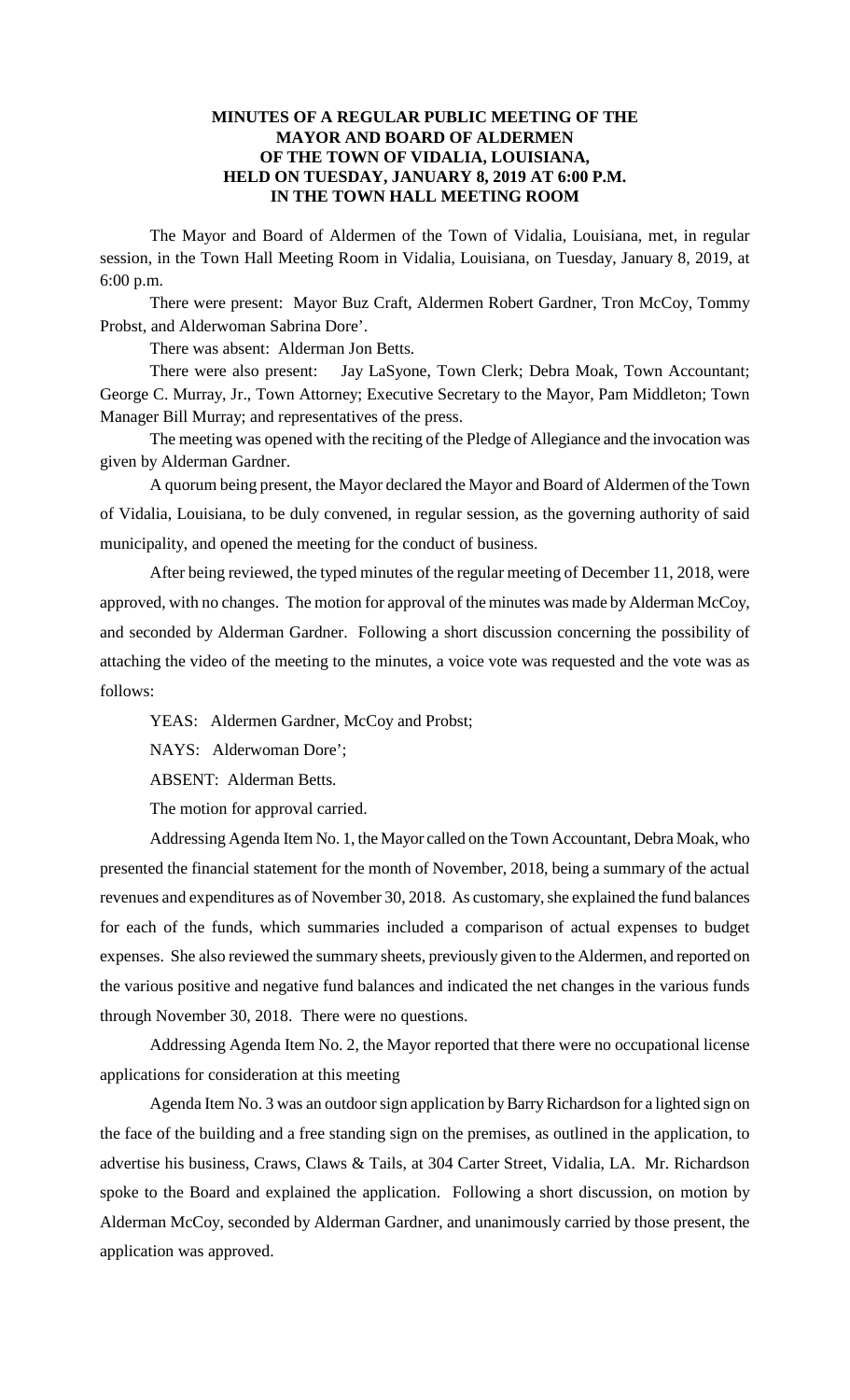In addressing Agenda Item No. 4, the Mayor advised that Mr. Richardson has applied for approval of an amended beer and liquor license for Craws, Claws & Tails. Mr. Richardson again spoke explaining the need for the amended license. Following a short discussion, a motion was made by Alderman Gardner, seconded by Alderman Probst, and unanimously carried by those present, to grant the requested amendment to the beer and liquor license.

Addressing Agenda Item No. 5, the Mayor advised the Board that Police Chief Merrill is requesting Board approval for him to hire Darryl Miller as a full-time patrol officer for the Vidalia Police Department. Chief Merrill spoke to the Board in favor of the hire and explained the need to do so. Following a short discussion, on motion by Alderman Gardner, seconded by Alderman Probst, and unanimously carried by all present, the new hire was approved.

Agenda Item No. 6 was an economic development report by Mrs. Heather Malone. She reported on various items of interest which included: the Town Place Suites Hotel which is now open on the Riverfront and will hold a grand opening in February; Syrah Technologies which presently continues installing equipment at its site and which advises that they hope to be in production by the end of the first quarter; Vidalia Denim which has considerable cotton on site for future processing and continues with installing equipment; and the Vidalia Port which continues working on installing its equipment. Her report also covered several ongoing matters pertaining to local economic development. Mrs. Malone concluded her report and the Mayor thanked her for her efforts.

Agenda Item No. 7 was the introduction of an ordinance, amending Ordinance No. 678 (setting salary of Town Clerk). The Mayor recognized Alderman McCoy for the introduction of the ordinance. Alderman McCoy spoke in support of the present Town Clerk, and gave his reasons for introducing an ordinance to increase the Clerk's salary at this time. Alderman McCoy then introduced the ordinance, as presented, and as given to the Aldermen previously, to amend Ordinance No. 678 to increase the salary for the Town Clerk from \$55,000.00 to \$65,000.00 per year, to be effective March 1, 2019. The Mayor then announced that the ordinance was available for public inspection at the Town Hall and that a public hearing will be held at the Board's regular meeting on February 12, 2019, at 6:00 P.M. in the Town meeting hall room and that, thereafter, the Mayor and Board would consider the adoption of the Ordinance.

Agenda Item No. 8 was the introduction of the Utility Rate Ordinance. The Mayor announced that he is introducing an ordinance, as presented, and as given to the Aldermen previously, to establish and adopt electric power, gas, water, sewer and garbage rates for the Town of Vidalia. The Mayor announced that the ordinance was available for public inspection at the Town Hall and that a public meeting will be held at the regular meeting of the Board of Aldermen on February 12, 2019, at 6:00 P.M. in the Town Hall meeting room and that, thereafter, the Mayor and Board would consider the adoption of the ordinance.

Addressing Agenda Item No. 9, the Mayor reminded the Board that when the Town took bids for the sale of several old and no longer needed police vehicles recently, all but two of the vehicles were sold and that the Town began looking for another governmental entity who would have a use for those unsold vehicles. The Village of Ridgecrest has indicated that they would like to have one of those vehicles. The Mayor then advised the Board that it is necessary to enter into an Intergovernmental Agreement in order to properly transfer the vehicle to the Village of Ridgecrest.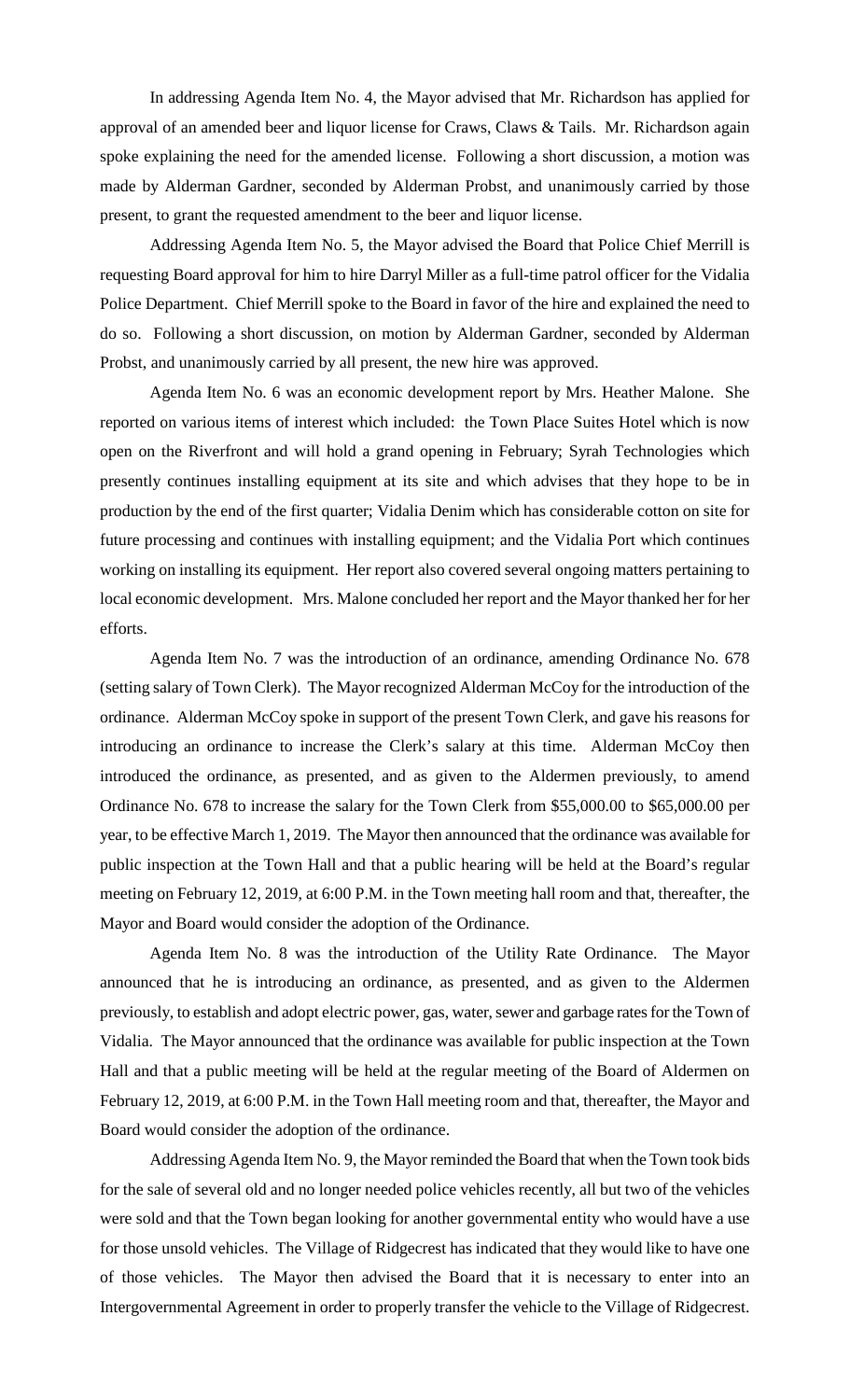After discussion, on motion by Alderwoman Dore', seconded by Alderman Probst, and unanimously carried by those present, the Board authorized the resolution to enter into the Intergovernmental Agreement with the Village of Ridgecrest, as presented at the meeting, and authorized the Mayor to sign all documents necessary to confect the agreement.

(A COPY OF THE RESOLUTION IS ATTACHED HERETO AND MADE A PART HEREOF)

Agenda Item No. 10 was Board approval for the Town of Vidalia to enter into a Cooperative Endeavor Agreement with Point Man Ministries (transfer of funds for Vietnam Wall project). The Mayor explained the need for the Cooperative Endeavor Agreement and highlighted the circumstances surrounding the need for the transfer of funds for the Vietnam Wall project. Mr. Douglas McCallister was present, representing Point Man International Ministries Miss-Lou, to answer questions and address concerns that the Board may have. Following a brief discussion, on motion by Alderman Gardner, seconded by Alderwoman Dore', and unanimously carried by those present, the Board authorized the resolution to enter into the Cooperative Endeavor Agreement, as presented at the meeting, and authorized the Mayor to sign all documents necessary to confect the agreement.

## (A COPY OF THE RESOLUTION IS ATTACHED HERETO AND MADE A PART HEREOF)

Agenda Item No. 11 was a discussion of formation of committee to review Town of Vidalia's current animal control ordinance. The Mayor reviewed the situation pertaining to the Town's current animal control ordinance and the steps that have been taken to bring it into compliance with State law. He stated that he is forming a committee to review the matter and to present amendments to the Town's Animal Control Ordinance. In order to do that, he requested two volunteers from the Board to serve on the committee. Alderwoman Dore' and Alderman McCoy volunteered to serve on the committee.

Agenda Item No. 12 was Board approval to enter into executive session (personnel matter). The Mayor requested a motion to enter into executive session. A motion was made by Alderman Gardner, seconded by Alderwoman Dore', to go into an executive session. The vote thereon was as follows:

YEAS: Aldermen Gardner, McCoy, Probst, and Alderwoman Dore'.

NAYS: NONE.

ABSENT: Alderman Betts.

The motion having received the affirmative vote of 2/3rds of the members present, the motion passed and the Mayor and Board adjourned into executive session.

Upon returning from executive session, a motion was made by Alderman Probst, seconded by Alderman Gardner, and unanimously carried by those present, to return to regular session.

Upon returning to regular session, and noting that there was no further business, on motion by Alderman Gardner, seconded by Alderman McCoy, and unanimously carried by those present, the meeting was adjourned.

## **\_\_/s/ Jay LaSyone\_\_\_\_\_\_\_\_\_\_\_\_\_\_\_\_\_ \_\_ JAY LASYONE, TOWN CLERK BUZ CRAFT, MAYOR**

**\_/s/ Buz Craft\_\_\_\_\_\_\_\_\_\_\_\_\_\_\_\_\_\_\_\_\_\_\_\_\_\_**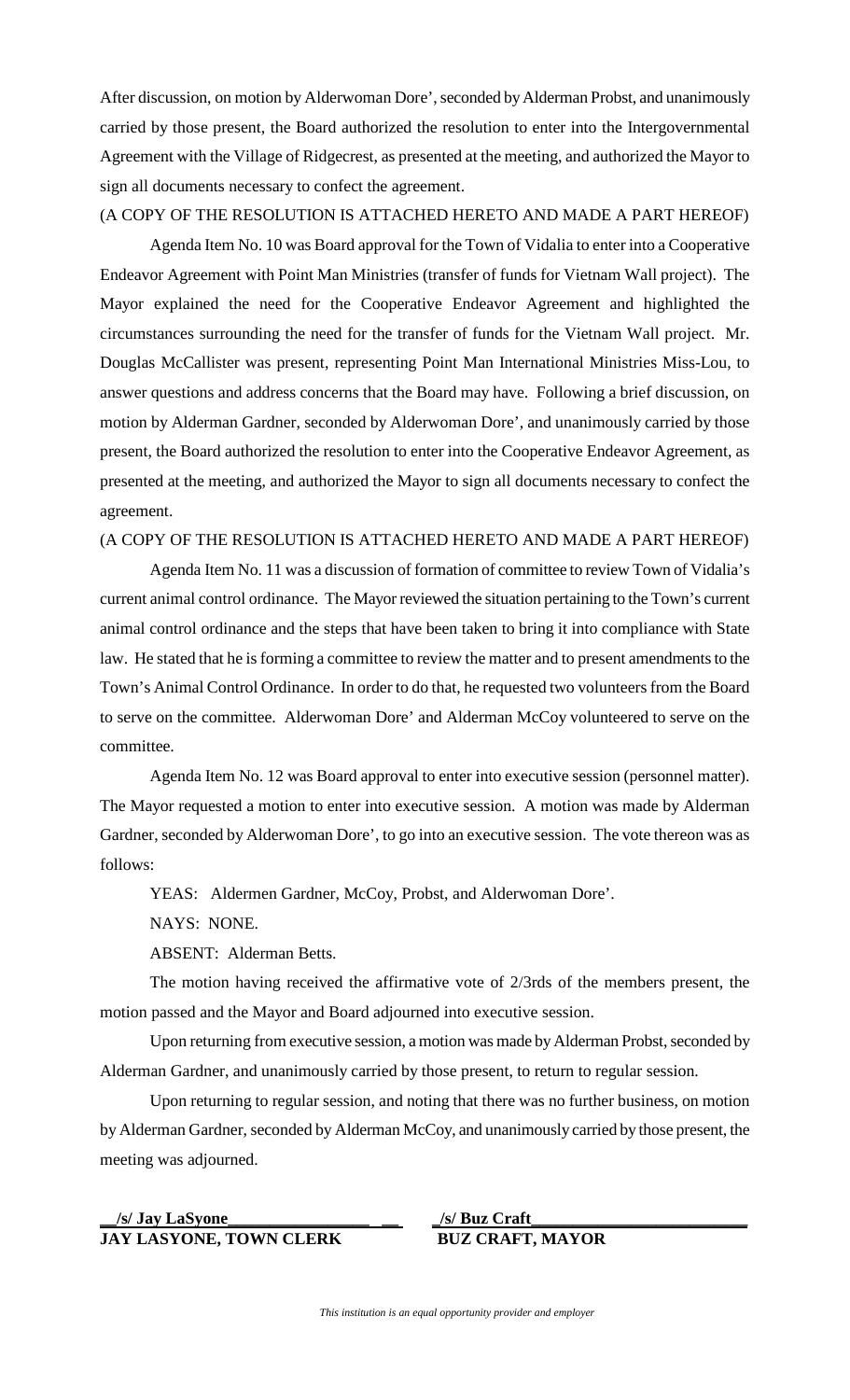The following Resolution was offered by Alderwoman Dore' and seconded by Alderman Probst:

**RESOLUTION**

A resolution to enter into an Intergovernmental Agreement and transfer of movable property with the Village of Ridgecrest, Louisiana, to transfer a surplus, no longer needed, vehicle to the Village of Ridgecrest and to authorize Mayor Buz Craft to enter into said Agreement in order to implement the terms thereof.

 WHEREAS, the Town of Vidalia and the Village of Ridgecrest have reached an Agreement to enter into an Intergovernmental Agreement and Transfer of Movable Property whereby the Town of Vidalia shall transfer to the Village of Ridgecrest an old, no longer needed police vehicle, namely: A 2006 Ford Crown Victoria, VIN#2FAFP71WX6X137299, on the terms and conditions as presented at this meeting; and

 WHEREAS, the Town of Vidalia, convened in regular session on January 8, 2019, determine that it is in the best interest of the citizens of the Town of Vidalia to enter into the Intergovernmental Agreement with the Village of Ridgecrest, as presented at this meeting, and, therefore, it is necessary to authorize the Mayor, Buz Craft, to enter into said Agreement in order to implement the terms thereof;

 NOW, BE IT RESOLVED that the Mayor, Buz Craft, is hereby authorized to enter into the Intergovernmental Agreement and Transfer of Movable Property, as presented at this meeting, and which is on file at the Town Hall for review and inspection, and to sign and execute all documents necessary to implement said Agreement.

 The above Resolution was adopted at the January 8, 2019, regular meeting of the Mayor and Board of Aldermen, and the vote thereon was recorded as follows:

YEAS: Aldermen Gardner, McCoy, Probst and Alderwoman Dore'.

NAYS: NONE.

ABSTAINING: NONE.

ABENT: Alderman Betts.

and the resolution was declared adopted on this  $8<sup>th</sup>$  day of January, 2019.

**\_\_/s/ Jay LaSyone\_\_\_\_\_\_\_\_\_\_\_\_\_\_\_\_\_ \_\_ JAY LASYONE, TOWN CLERK BUZ CRAFT, MAYOR**

**\_/s/ Buz Craft\_\_\_\_\_\_\_\_\_\_\_\_\_\_\_\_\_\_\_\_\_\_\_\_\_\_**